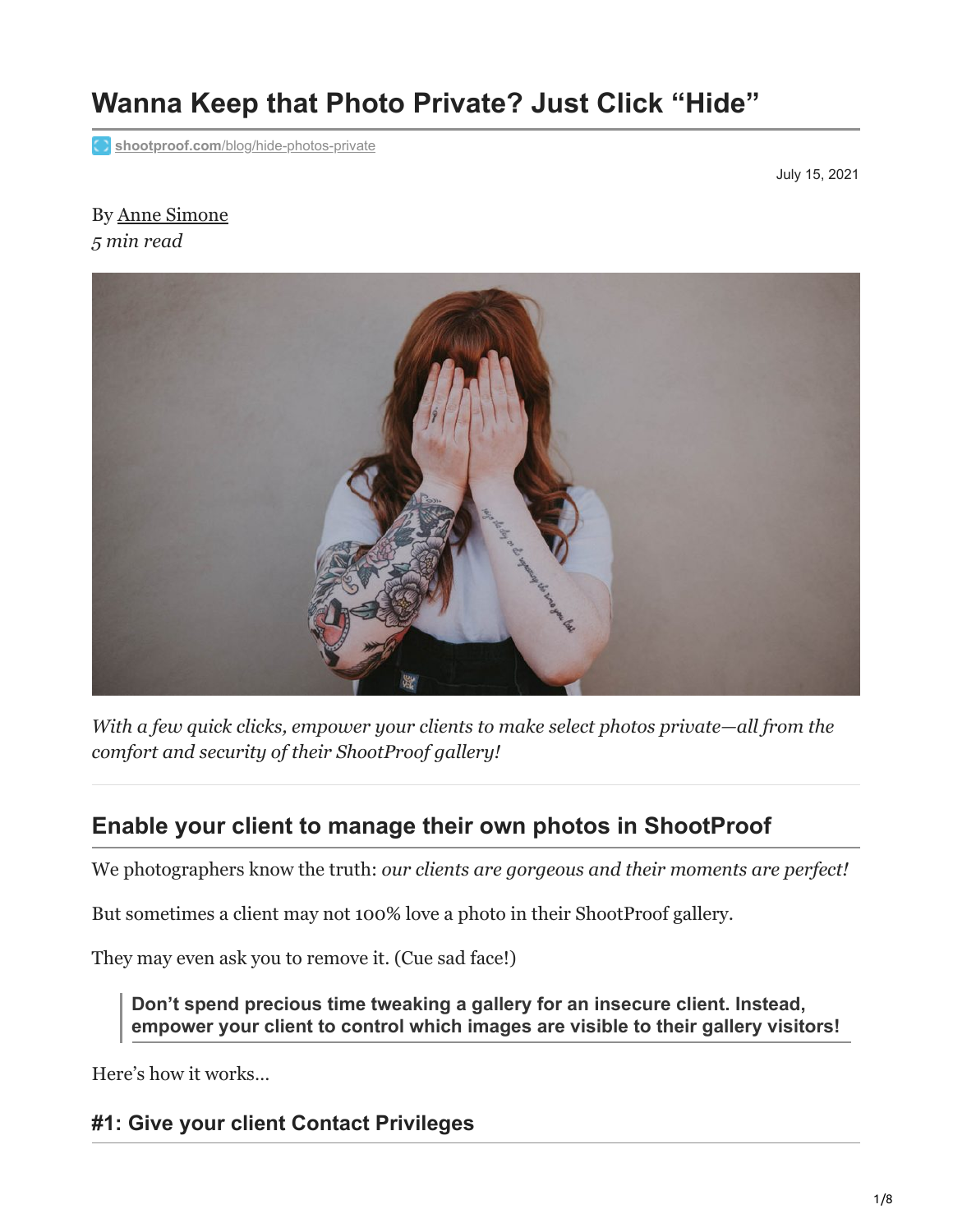On the gallery homepage in ShootProof, just below the Settings box, you'll find the option to assign a Contact to the gallery.

Once you've added your client's info, select Edit to define their Contact Privileges for their gallery.

| <b>Gallery Settings</b>            |                |
|------------------------------------|----------------|
| Contact<br><b>Anne Simone</b>      |                |
| <b>ACCESS CODE: BESTCLIENTEVER</b> | Edit $\vee$    |
| <b>Selling</b> Favorites           | $\Omega$       |
| Hidden<br>$\varphi$                | $\overline{2}$ |

When you create your client's Access Code, you'll see options to give them these controls when they select a photo:

- Allow Contact to **hide photos** in the gallery
- Allow Contact to label photos in this gallery

Toggle the "hide photos" option ON, then click Save.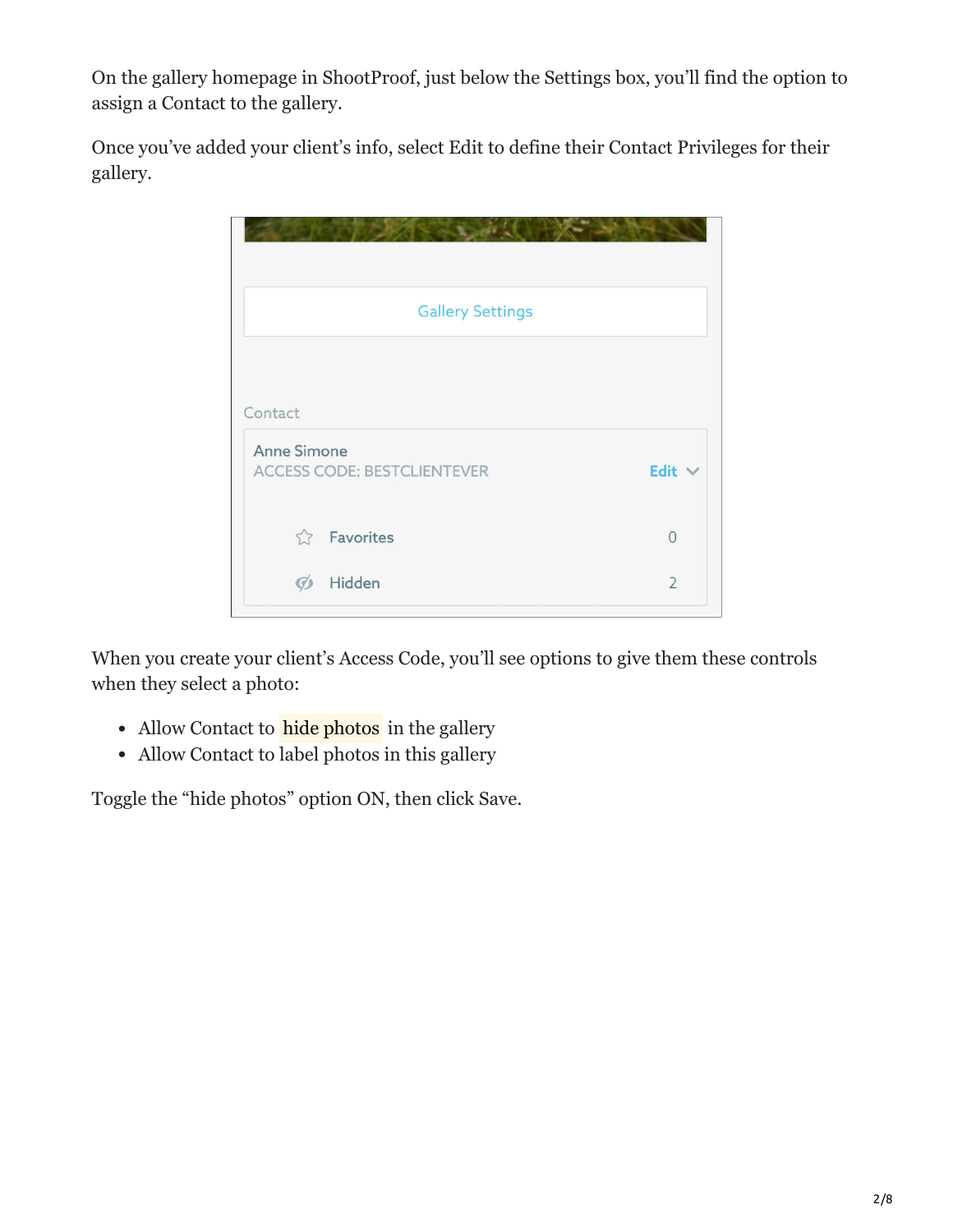

Now your client can opt to *hide* any of the individual photos in their gallery. They'll still be able to see the images, but other gallery visitors *will not.*

How cool is that?

#### **#ShootProofPRO Tip**

**When your client chooses to Hide a photo, YOU, the photographer, can still see it!** Just select "Hidden" from the Contact box in the gallery, and you'll see any photos your client has selected to Hide.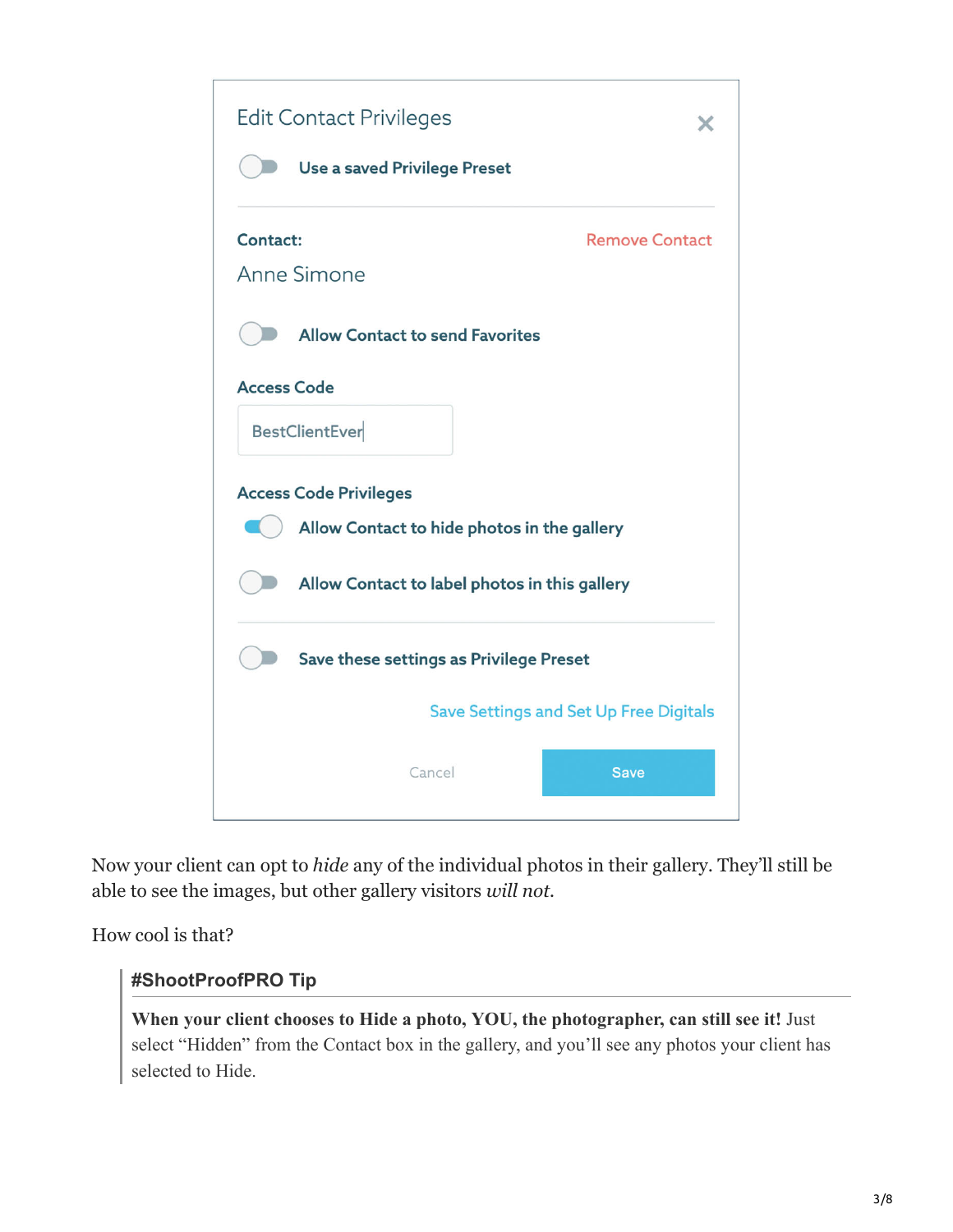

Braydon Anderson

# **#2: Tell your client how to log in to their ShootProof gallery**

To make full use of their Contact Privileges, your client will need to:

- log in using the email address you saved as their Contact email
- enter the Gallery Password when prompted (optional setting)
- enter their Access Code when prompted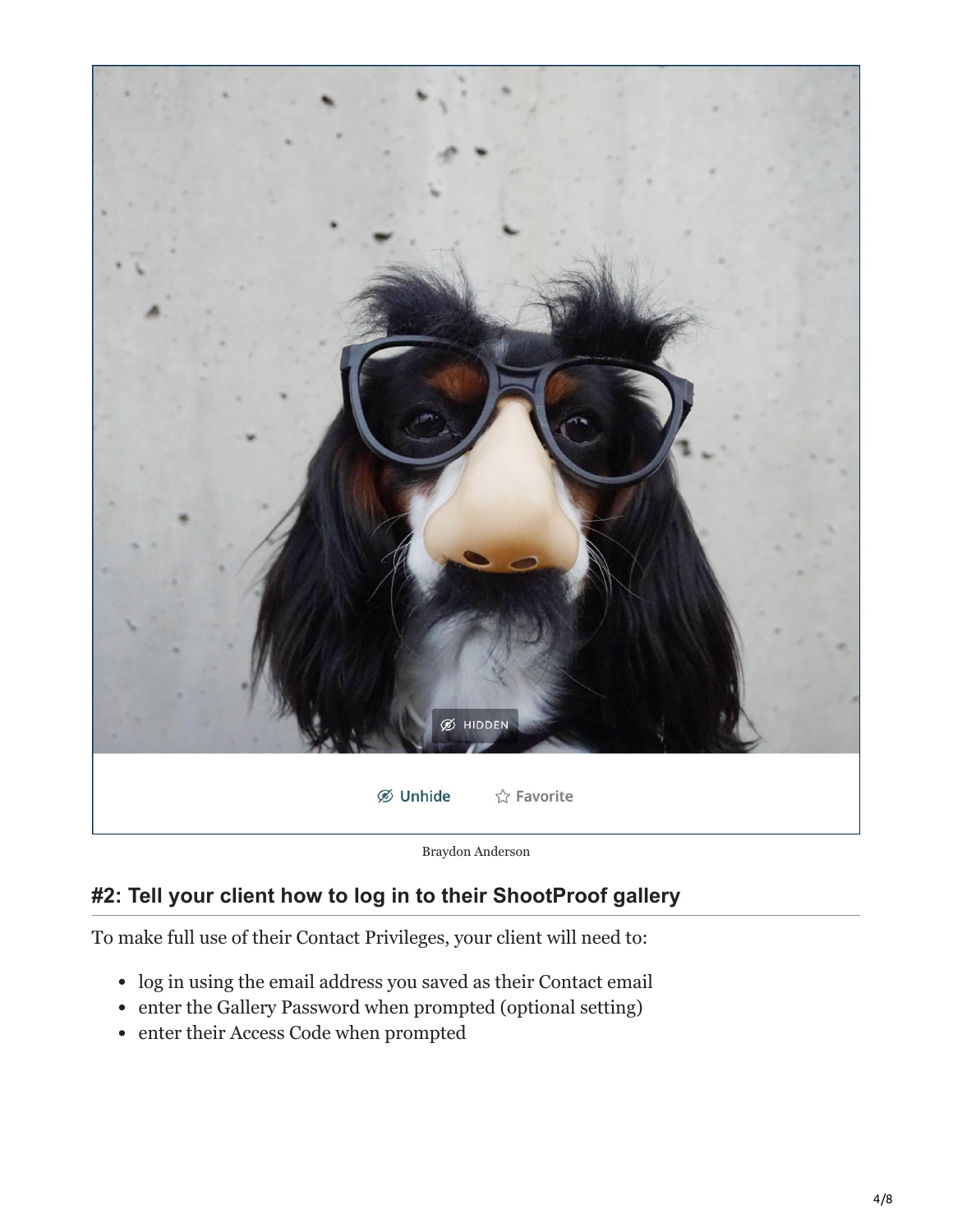#### **#ShootProofPRO Tip**

In the gallery's Settings, be sure to toggle ON the Email Required option. This will prompt your client to enter their email address so that they can view their gallery and access their Contact Privileges.

Log in to your ShootProof workspace and go to:

*Photos > Galleries > Actions > Settings > Access & Privacy*



Wolfgang Hasselmann

**Who loves the "hide photos" feature?**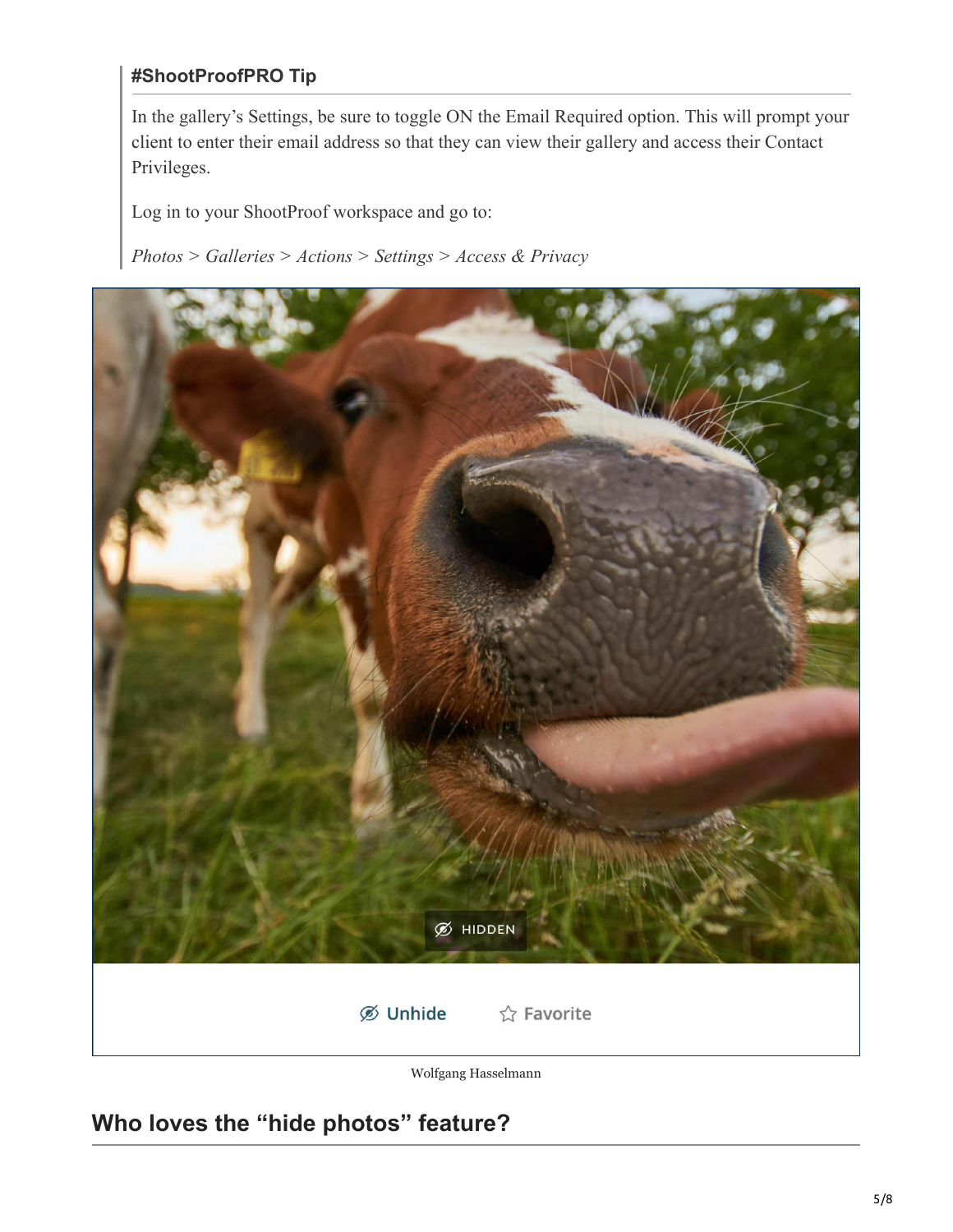First of all, *everyone* loves to be IN CONTROL. So anytime you can give your clients IN CONTROL vibes, they'll be thrilled.

But there are also a ton of practical applications for this tool. Photography clients use Hide button to:

# **Protect their privacy**

Wedding photographers frequently photograph the wedding party getting ready, which may include a few images that are a tad more revealing than your client is comfortable sharing.

# *With the Hide button, your client can decide how much they want to reveal.*

Likewise, [birth and newborn photographers](https://www.shootproof.com/blog/how-to-become-a-birth-photographer/) often capture moments that aren't necessarily for public consumption. The Hide feature allows your client to control which photos are for their eyes only.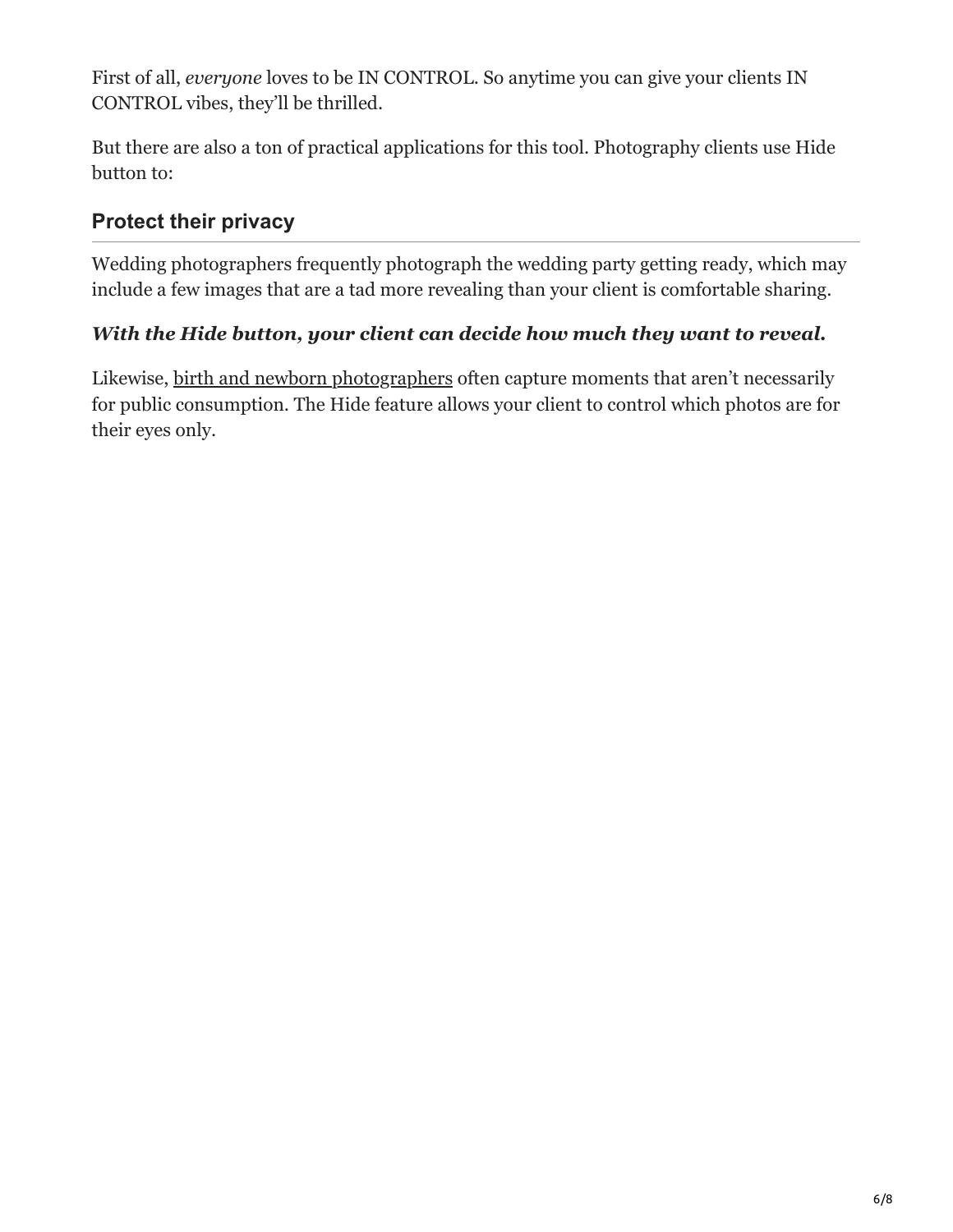

Dan Cook

# **Protect someone else's privacy**

I once shot a wedding with a celebrity guest in attendance. Because my clients didn't want to risk their celeb friend's photo getting leaked, they simply used Hide to remove those few photos from the view of other gallery visitors.

# **Keep some photos as a surprise**

Clients often purchase prints for friends or family members—but those people also want to see their ShootProof gallery. By using the Hide tool, a client can prevent Grandmother from buying the exact same print they plan to gift her as a surprise.